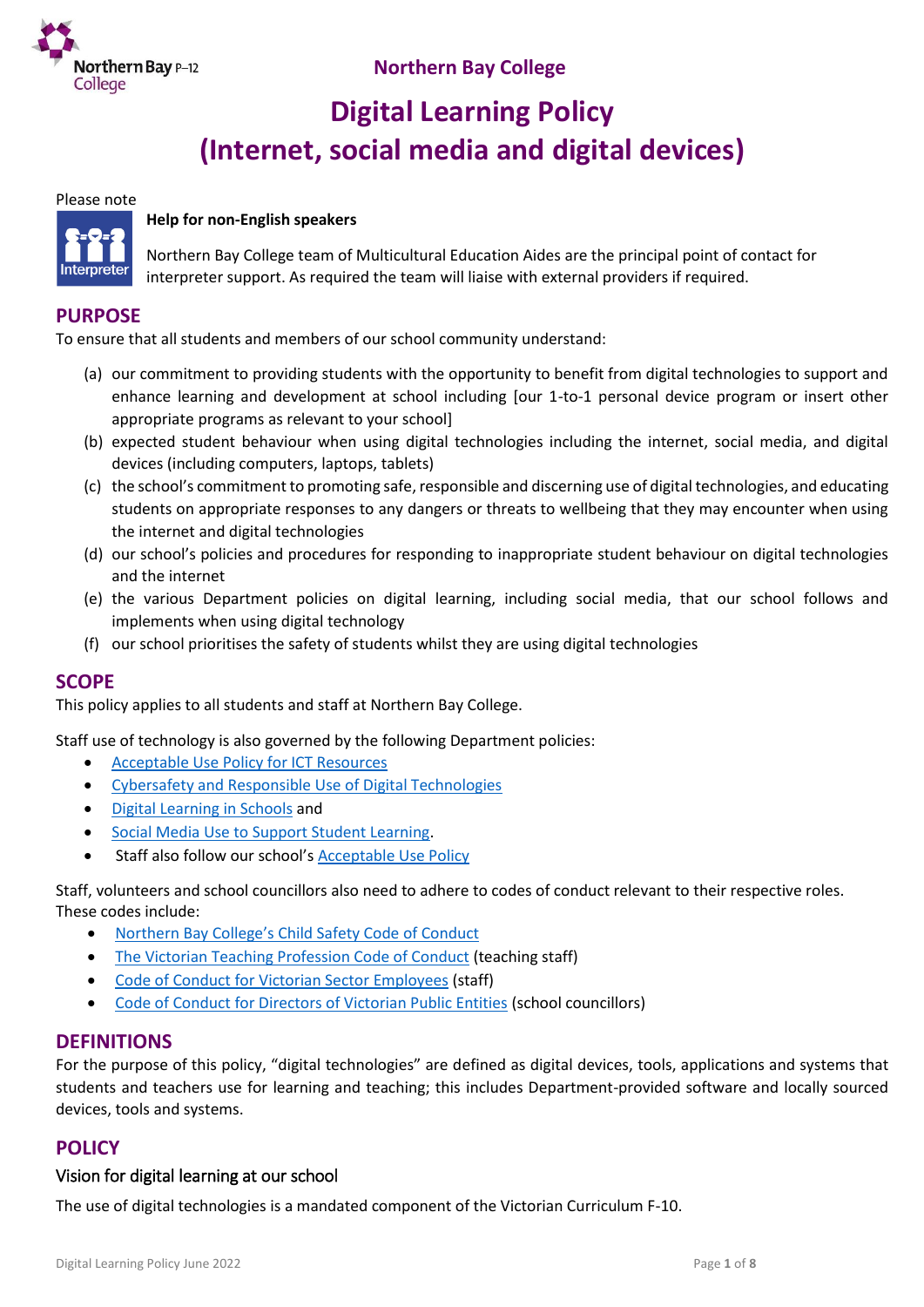Safe and appropriate use of digital technologies, including the internet, apps, computers and tablets, can provide students with rich opportunities to support learning and development in a range of ways.

Through increased access to digital technologies, students can benefit from learning that is interactive, collaborative, personalised, engaging and transformative. Digital technologies enable our students to interact with and create high quality content, resources and tools. It also enables personalised learning tailored to students' particular needs and interests and transforms assessment, reporting and feedback, driving new forms of collaboration and communication.

Northern Bay College believes that the use of digital technologies at school allows the development of valuable skills and knowledge and prepares students to thrive in our globalised and inter-connected world. Our school's vision is to empower students to use digital technologies safely and appropriately to reach their personal best and fully equip them to contribute positively to society as happy, healthy young adults.

### **Devices at Northern Bay College**

Northern Bay College is committed to providing our students with the best access to learning technologies and online learning. The 1:1 program aims to improve student engagement in regular classes and provide enhanced teaching and learning practices for both students and teachers.

### Safe and appropriate use of digital technologies

Digital technologies, if not used appropriately, may present risks to users' safety or wellbeing. At Northern Bay College, we are committed to educating all students to use digital technologies safely, equipping students with the skills and knowledge to navigate the digital world.

At Northern Bay College, we:

- use online sites and digital tools that support students' learning, and focus our use of digital technologies on being learning-centred
- have documents in place that outline the values of the school and expected behaviours when students use digital technology and the internet
- use digital technologies in the classroom for specific purpose with targeted educational or developmental aims
- provide supervision, direction in online activities and when using digital technologies for learning
- support students in developing digital literacy skills
- effectively and responsively address any issues or incidents that have the potential to impact on the wellbeing of our students
- have a cyber safety program at the college which is reinforced college wide
- educate our students about digital issues such as privacy, intellectual property and copyright, and the importance of maintaining their own privacy and security online
- actively educate and remind students of our *Student Engagement* policy that outlines our School's values and expected student behaviour, including online behaviours
- have an Acceptable Use Agreement outlining the expectations of students when using digital technologies for their schoolwork
- use clear protocols and procedures to protect students working in online spaces, which includes reviewing the safety and appropriateness of online tools and communities and removing offensive content at the earliest opportunity
- educate our students on appropriate responses to any dangers or threats to wellbeing that they may encounter when using the internet and other digital technologies
- provide a filtered internet service at school to block access to inappropriate content
- refer suspected illegal online acts to the relevant law enforcement authority for investigation
- support parents and carers to understand the safe and responsible use of digital technologies and the strategies that can be implemented at home through regular updates in our newsletter, information sheets, website/school portal and information sessions.

Distribution of school owned devices to students and personal student use of digital technologies at school will only be permitted where students and their parents/carers have completed a signed Acceptable Use Agreement.

It is the responsibility of all students to protect their own password and not divulge it to another person. If a student or staff member knows or suspects an account has been used by another person, the account holder must notify their classroom teacher immediately.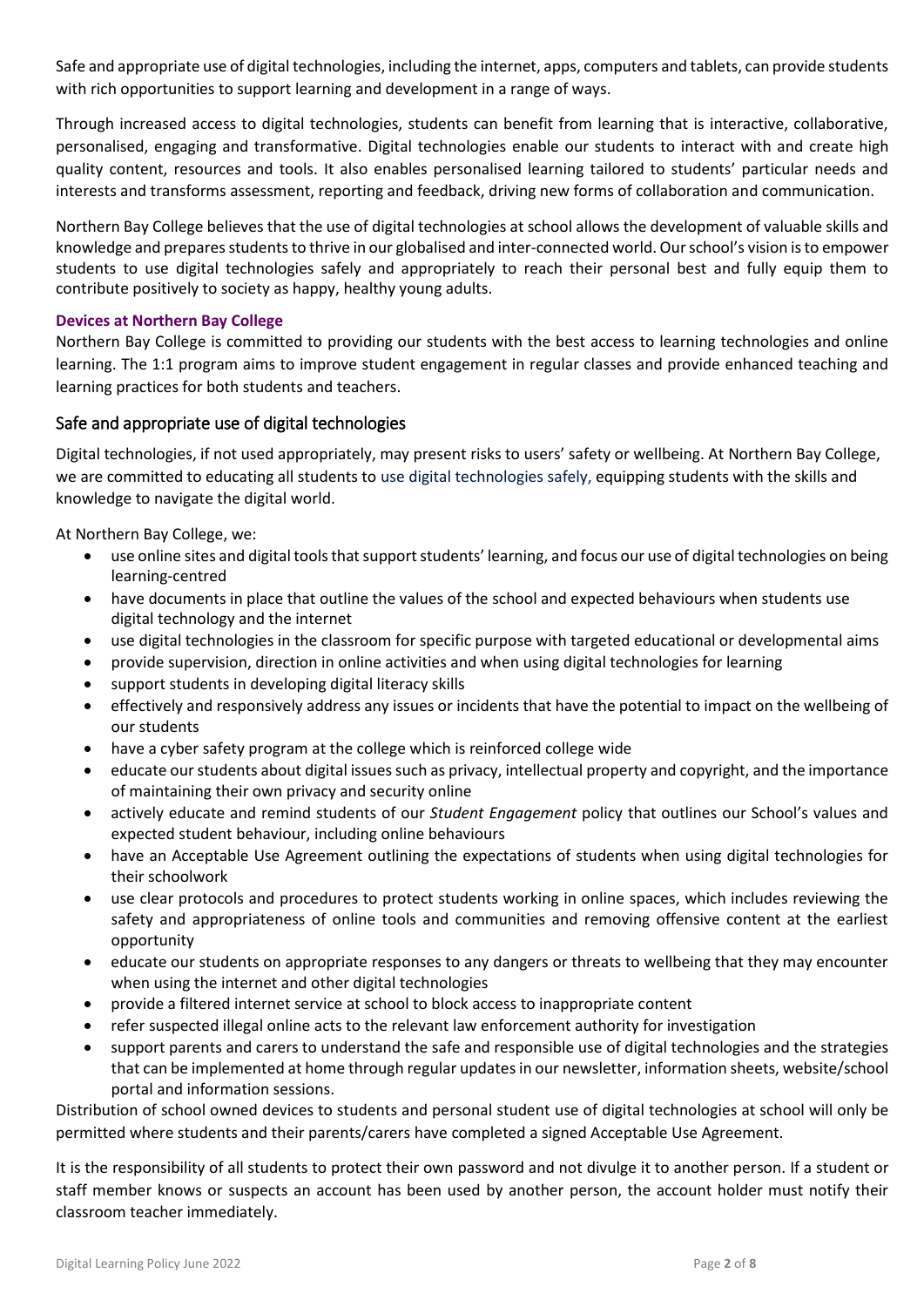All messages created, sent or retrieved on the school's network are the property of the school. The school reserves the right to access and monitor all messages and files on the computer system, as necessary and appropriate. Communications including text and images may be required to be disclosed to law enforcement and other third parties without the consent of the sender.

Information on supervision arrangements for students engaging in digital learning activities is available in our Yard Duty and Supervision Policy.

### Social media use

Our school follows the Department's policy on [Social Media Use to Support Learning](https://www2.education.vic.gov.au/pal/social-media/policy) to ensure social media is used safely and appropriately in student learning and to ensure appropriate parent notification occurs or, where required, consent is sought. Where the student activity is visible to the public, it requires consent.

In accordance with the Department's policy on social media, staff will not 'friend' or 'follow' a student on a personal social media account, or accept a 'friend' request from a student using a personal social media account unless it is objectively appropriate, for example where the student is also a family member of the staff.

If a staff member of our school becomes aware that a student at the school is 'following' them on a personal social media account, Department policy requires the staff member to ask the student to 'unfollow' them, and to notify the school and/or parent or carer if the student does not do so.

### Student behavioural expectations

When using digital technologies, students are expected to behave in a way that is consistent with Northern Bay College's *Statement of Values, Student Wellbeing and Engagement* policy, and *Bullying Prevention* policy.

When a student acts in breach of the behaviour standards of our school community (including cyberbullying, using digital technologies to harass, threaten or intimidate, or viewing/posting/sharing of inappropriate or unlawful content), Northern Bay College will institute a staged response, consistent with our student engagement and behaviour policies*.*

Breaches of this policy by students can result in a number of consequences which will depend on the severity of the breach and the context of the situation. This includes:

- removal of network access privileges
- removal of email privileges
- removal of internet access privileges
- removal of printing privileges
- other consequences as outlined in the school's *Student Wellbeing and Engagement* and *Bullying Prevention* policies.

### **COMMUNICATION**

This policy will be communicated to our school community in the following way:

- Available publicly on our school's website
- Included in staff induction and child safety training processes
- Discussed at staff briefings/meetings as required
- Included in our staff handbook/manual
- Discussed at parent information nights/sessions
- Included in transition and enrolment packs
- Made available in hard copy from campus administration offices on request

| Policy last reviewed       | June 2022                     |  |
|----------------------------|-------------------------------|--|
| Consultation               | School Council March 2022     |  |
| Approved by                | Principal and School Council: |  |
| Next scheduled review date | June 2024                     |  |

### **POLICY REVIEW AND APPROVAL**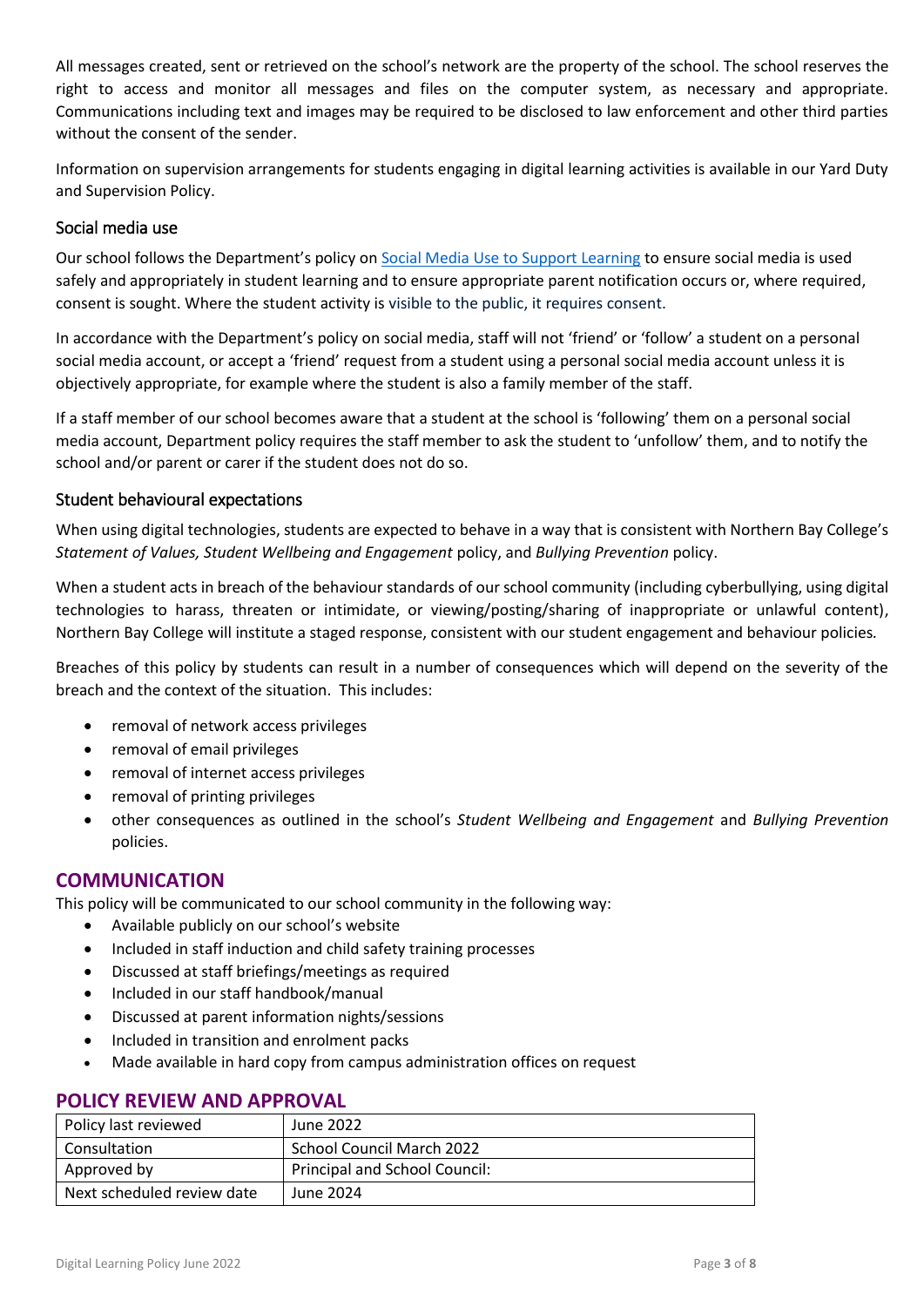### **ANNEXURE A: ACCEPTABLE USE AGREEMENT**

Acceptable Use Agreement

### **Digital Learning Acceptable Use Agreement 2022**

*Adapted from: The Acceptable Use Agreement|©2015|Department of Education and Training* 

At Northern Bay P-12 College we support the rights of all members of the school community to be provided with and engage in a safe, inclusive and supportive learning environment. This extends to the use of digital tools and online communities and is underpinned by our expectation of safe and responsible behaviour of all

members of the school community.

At our school we:

- educate our students to be safe and responsible users of digital technologies. This is evident through our BYOD and college-owned device programs.
- raise our students' awareness of issues such as online privacy, intellectual property and copyright.
- supervise and support students when using digital technologies within the classroom and establish clear protocols and procedures when working in online spaces including reviewing and considering the safety and appropriateness of online tools and communities: Bullystoppers Duty of Care and Supervision (www.education.vic.gov.au/about/programs/bullystoppers/Pages/prindutycare.aspx)
- Are a member of the eSmart Schools initiative, information on which can be found at https://www.esmartschools.org.au
- provide a filtered internet service but acknowledge that full protection from inappropriate content can never be guaranteed.
- will use appropriate actions to respond to issues or incidents that breach this agreement, including but not limited to confiscation of devices, deleting of inappropriate apps/programs/content, and restricting access to our school network.
- know that some online activities are illegal and as such we are required to report this to the appropriate authority.
- support parents/guardians to understand safe and responsible use of digital technologies, potential issues and the strategies that they can implement at home to support their child; providing this Acceptable Use Agreement and current information from both the Department of Education and Training and Cybersmart: Bullystoppers Interactive Learning Modules - parents (www.education.vic.gov.au/about/programs/bullystoppers/Pages/parentmodules.aspx)

Cybersafety guide - parents (www.cybersmart.gov.au/Parents.aspx)

#### **Part A: Safe and Responsible Behaviour**

When I use digital technologies and the internet I communicate respectfully by:

- always thinking and checking that what I write or post is polite and respectful.
- being kind to my friends and classmates and thinking about how the things I do or say online might make them think or feel.
- working to stop bullying. This includes not sending bullying messages or passing them on to others.
- creating and presenting my own work, and if I do copy something from the internet, letting others know by sharing the website link to acknowledge the creator.

When I use digital technologies and the internet I protect personal information by being aware that my full name, photo, birthday, address and phone number is personal information and is not to be shared online. This means I:

- protect my friends' information in the same way.
- protect my passwords and don't share them with anyone except my parent/carer.
- only ever join spaces with my parents or teacher's guidance and/or permission.
- never answer questions online that ask for my personal information.
- know not to post three or more pieces of identifiable information about myself.

When I use digital technologies and the internet I respect myself and others by thinking about what I share online. This means I:

- stop to think about what I post or share online.
- use spaces or sites that are appropriate for my age and if I am not sure I will ask a trusted adult for help.
- speak to a trusted adult if I come across inappropriate online behaviour. This includes alerting them to bullying that is happening to myself or others.
- don't deliberately search for inappropriate material.
- turn off or close the screen if I see something inappropriate and tell a trusted adult.
- am careful with the equipment I use.

At school we/I have:

- discussed ways to be a safe and responsible user of digital technologies and the internet.
- presented my ideas around the ways that I can be a smart, safe and responsible user of digital technologies and the internet.
- $\bullet$
- In general, when using technology to support my learning I will:
- support the rights of all members of the school community to engage in and promote a safe, inclusive and supportive learning environment.
- educate other students to be safe and responsible users of digital technologies.
- raise others students' awareness of issues such as online privacy, intellectual property and copyright.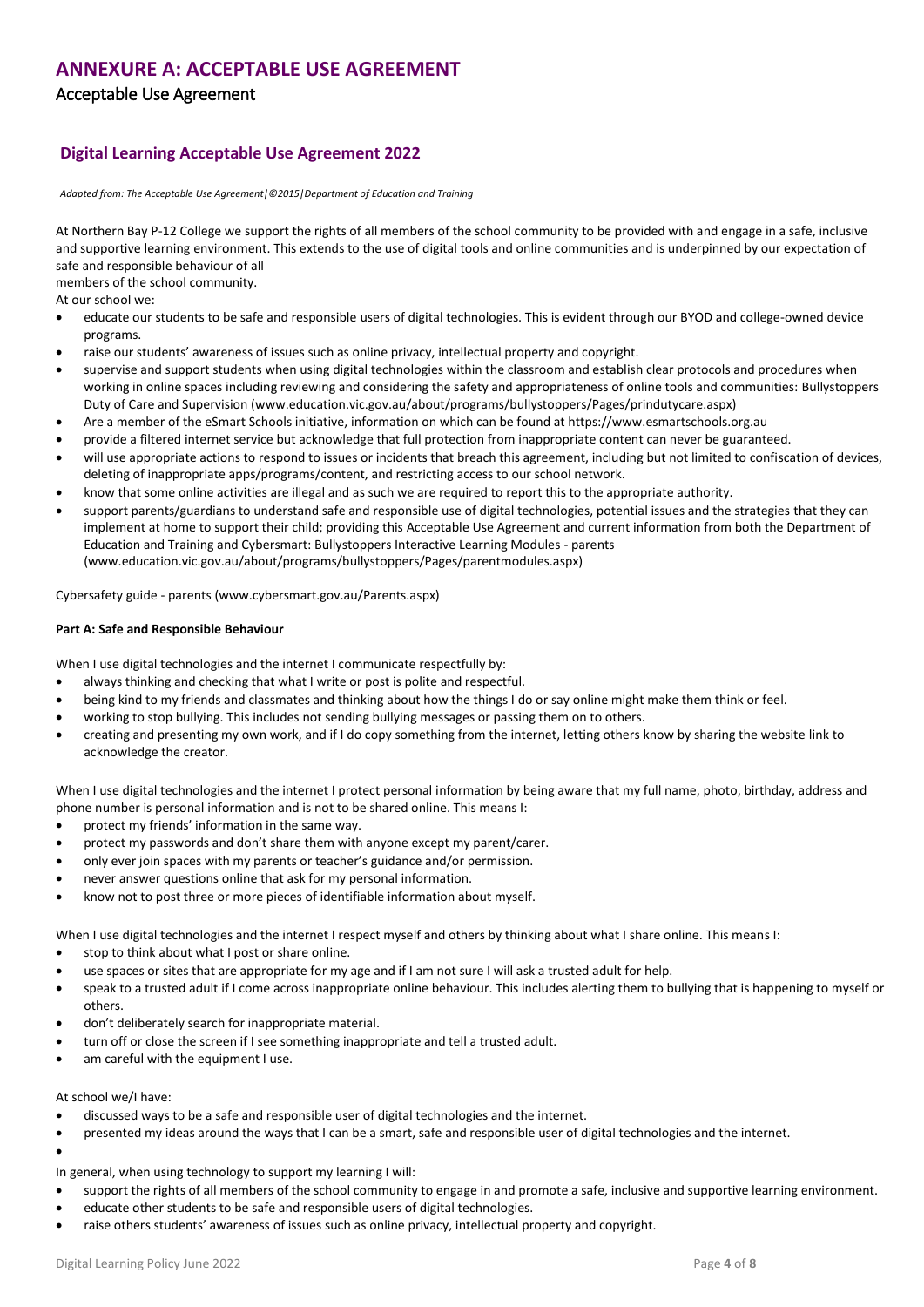- ensure that myself and others are using digital technologies for educational purposes.
- respond to issues or incidents that have the potential to impact on the wellbeing of others.
- not participate in online activities that are illegal, and understand that any behaviour of this nature may be reported to the police.
- Only use software and apps that are appropriate for my age, and understand that NBC staff may take action (including deleting of apps/software) if inappropriate material is found on a device.
- support my parents/carers to understand the importance of safe and responsible use of digital technologies, the potential issues that surround their use and strategies that they can implement at home.
- take all measures possible to ensure that any device I use, personal or other, is not stolen and/or damaged. This includes leaving my device lying around on tables, even in locked classrooms.\*
- let security software owned and operated only by Northern Bay P-12 College monitor my device for DET security and network policy enforcement.^
- not use pirated software or a VPN (Virtual Private Network) while at school.

In addition, when I use my personal devices I agree to be a safe, responsible and ethical user at all times, by:

- respecting the privacy of others and only taking photos or recording sound or video when others are aware, and formal consent has been provided as part of an approved teaching and learning task.
- respecting others and communicating with them in a supportive manner and obtaining appropriate consent before forwarding or uploading any content that involves others.

The College will take no responsibility for personal devices that have been stolen or damaged where a lack of duty of care has been deemed to be taken by the student. Campus Principals will determine if a lack of duty of care has been taken by the student if theft or damage occurs.

Any student found to have malicious and or damaging software on their device will have network connectivity and access disabled. Only after their device has been restored, reset and or updated will access be granted once again. I will use this knowledge at school and everywhere I use digital technologies and the internet.

#### **Part B: College Owned Technologies**

College owned devices and infrastructure relate to any property that has been purchased, donated or leased to the College and is the ownership of Northern Bay P-12 College. This includes but is not limited to:

- Desktop computers
- A/V Display units
- Laptop computers
- Printers
- Storage equipment
- Computer peripherals
- Digital Technology (ie. robotics, 3D printers, etc.)
- Computer Tablets
- Projectors
- Portable devices
- Chromebooks
- Chromebook extras (chargers, adapters etc.)

Any user found damaging or to have damaged any school owned devices or infrastructure will be responsible for reimbursing the school for any costs associated with the replacement or repair of damages to devices or infrastructure at principal's discretion.

#### **Ownership**

- The school retains ownership of any device being used by students College wide that is deemed property of the NBC fleet.
- Parents/students should be aware that files stored on the device, or on the school's server, are not private.
- If the student leaves NBC, any devices being used by the student that is belonging to the College must be returned in an appropriate state. Any device obtained under a College Assisted Purchase Program must be either returned or paid off in full.

#### **Damage or Loss of Equipment**

- All devices are covered by a manufacturer's warranty. The warranty covers manufacturer's defects and normal use of the device. It does not cover negligence, abuse or malicious damage.
- Any problems, vandalism, damage, loss or theft of the device must be reported immediately to the school. Students may be required to replace lost or damaged chargers as per the Principal's discretion.
- In the case of loss or accidental damage, a statement must be signed by a parent and provided to the school.
- In the case of suspected theft, a police report must be made by the family and a copy of the report provided to the school.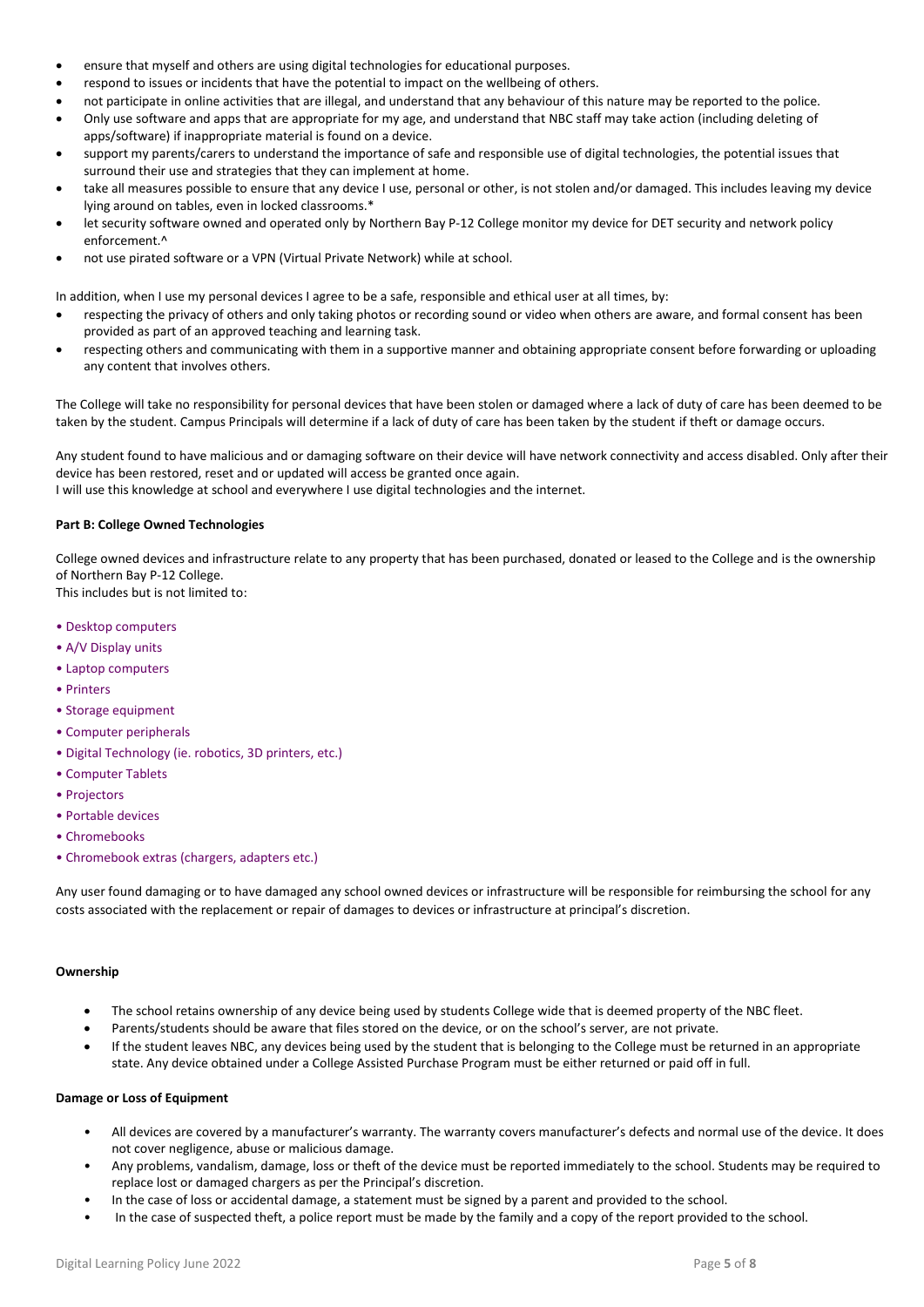- If a device is damaged or lost, the principal or their nominee will determine whether replacement is appropriate and/or whether the student retains access to a device for home use.
- If a device is damaged and the damage is not covered by the manufacturer's warranty or any of the school's insurance arrangements, the principal may determine that the student will pay the costs of repairing the damage or if necessary, the costs of replacing the device.

#### **User Responsibilities**

Students are responsible for:

- ensuring that they respect College owned devices and technologies
- backing up their data and files securely, such as using cloud-based services
- carrying devices in an appropriate manner at all times when moving between spaces and classes
- adhering to this Acceptable Use Agreement when using the device at all times.

#### **Part C: College 1:1 Devices Ownership**

- Each student in year levels 3 11 will be provided a college Chromebook, this device will remain property of NBC for a period no less than three (3) years.
- Students in years 12 will receive a Windows device to facilitate the broader scope of VCE studies.
- Upon the device provision period being reached, the student will be given the option of keeping this device as theirs and a new rollover device will be provided for school use.

#### **Damage or Loss of Equipment**

- All devices are covered by a manufacturer's warranty. The warranty covers manufacturer's defects and normal use of the device. It does not cover negligence, abuse or malicious damage.
- Any problems, vandalism, damage, loss or theft of the device must be reported immediately to the school.
- Students may be required to replace lost or damaged chargers as per the Principal's discretion.
- In the case of loss or accidental damage, a statement must be signed by a parent and provided to the school.
- In the case of suspected theft, a police report must be made by the family and a copy of the report provided to the school. If a device is damaged or lost, the principal or their nominee will determine whether replacement is appropriate and/or whether the student retains access to a device for home use.
- If a device is damaged and the damage is not covered by the manufacturer's warranty or any of the school's insurance arrangements, the principal may determine that the student will pay the costs of repairing the damage or if necessary, the costs of replacing the device.

#### **User Expectations**

- The device will be expected to travel with the student between home and school and be present in class with them for every session.
- The device will be charged and ready for use throughout the school day every day. Should the device require recharging throughout the day the student is expected to have the device's charger.

#### **Part D: Personal Devices Ownership**

- The device is owned by the parents/student but is made available for use as part of the school learning program.
- Parents/students should be aware that files stored on the device are private but may be publicly accessed as part of learning programs.

#### **Software and Access**

- The school will provide information about standard software programs and applications required for installation on personal devices and will advise when new software or applications need to be purchased.
- Parents are responsible for purchasing and installing new programs on personal devices. Parents are advised to set up a separate family account (not use their own accounts) to manage purchases for their child's device.
- The school will provide access to some software and applications, where applicable, through the Department of Educations licensed software catalogue. (Provide details e.g. eduStar www.edustar.vic.edu.au/catalogue/Pages/SoftwareHome.aspx.) There may be a cost for this access.

#### **Support will be provided for:**

- connecting the device to the school network, internet and other digital technologies
- setup and management of school, student email accounts including GAFE (Google Apps for Education) and Compass.
- all school-based software and associated issues with school applications.

#### **Support will not be provided for the following:**

- connecting to home networks, the internet, printers, or other devices
- personal email accounts and settings
- software issues
- hardware issues.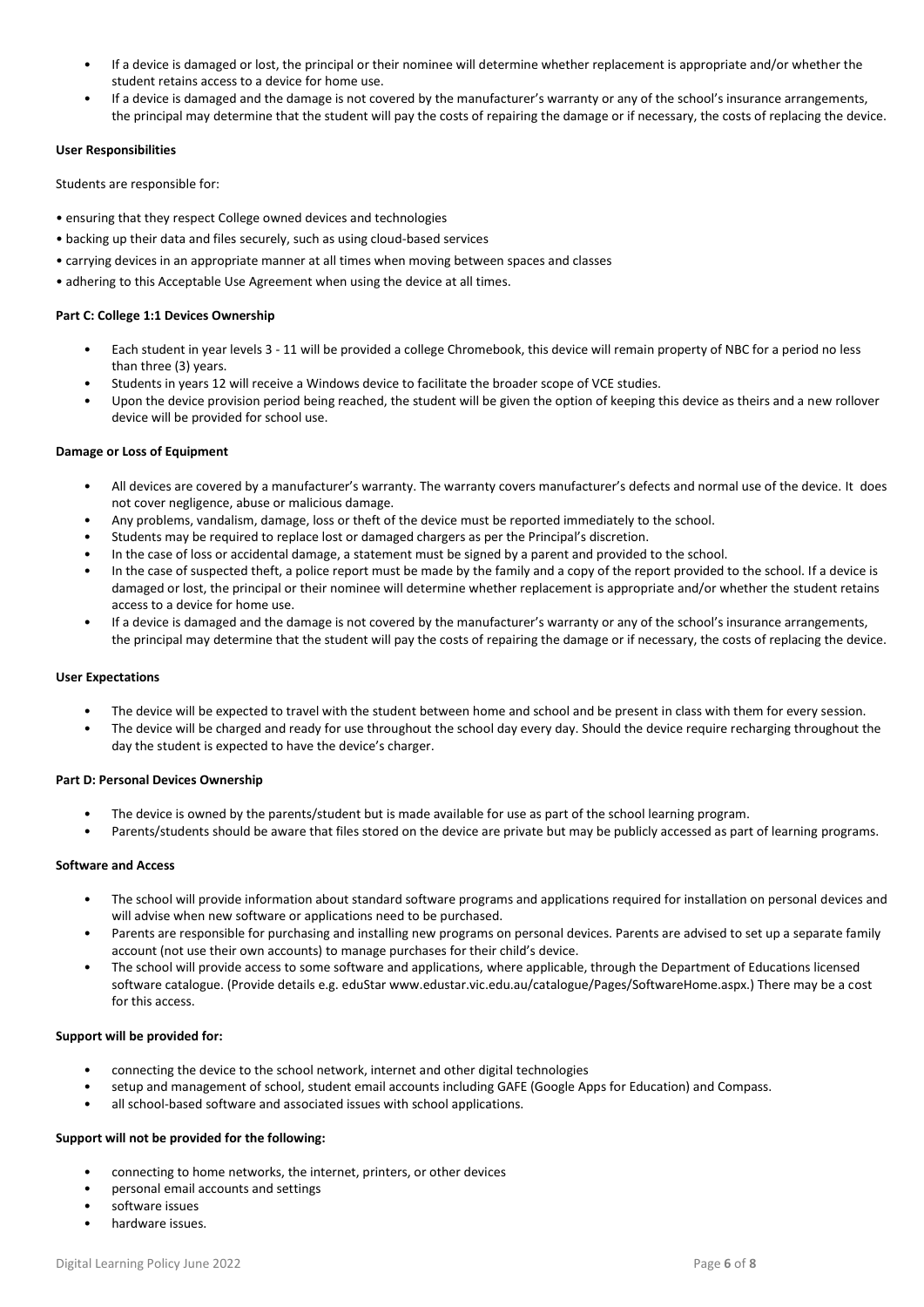#### **Damage or Loss of Equipment**

- Students are solely responsible for the safety and wellbeing of their device at all times throughout the course of a school day.
- Parents are responsible for making sure the device is covered under insurance, if applicable, so that it can be replaced if lost or damaged and student learning is not interrupted.
- The school must be notified if the device is damaged or lost so that a student's learning program is not interrupted whilst being replaced.

#### **User Responsibilities Students are responsible for:**

- bringing portable devices fully charged to school every day
- ensuring the device has appropriate virus protection
- backing up data securely
- carrying their device in an appropriate protective case at all times
- adhering to this Acceptable Use Agreement when using the machine, both at home and at school, including during lunchtime or when not in the classroom.

#### **Part E: Cloud-Based Software**

The following cloud-based software has been approved by the college for use in student education. Some software will require creation of online accounts on the student's behalf, should this be the case the software or online service will be approved by the department of Education and Training privacy department.

- Google Workspace (Formerly G suite/GAFE. Includes Classroom, docs, sheets, etc)
- Seesaw
- Maths Pathways
- Study Ladder
- Get Epic
- Essential Assessments
- Prodigy
- Sunshine Online
- Kidblog
- Readworks
- Khan Academy
- TinkerCAD
- Adobe Creative Cloud
- Edrolo
- Compass